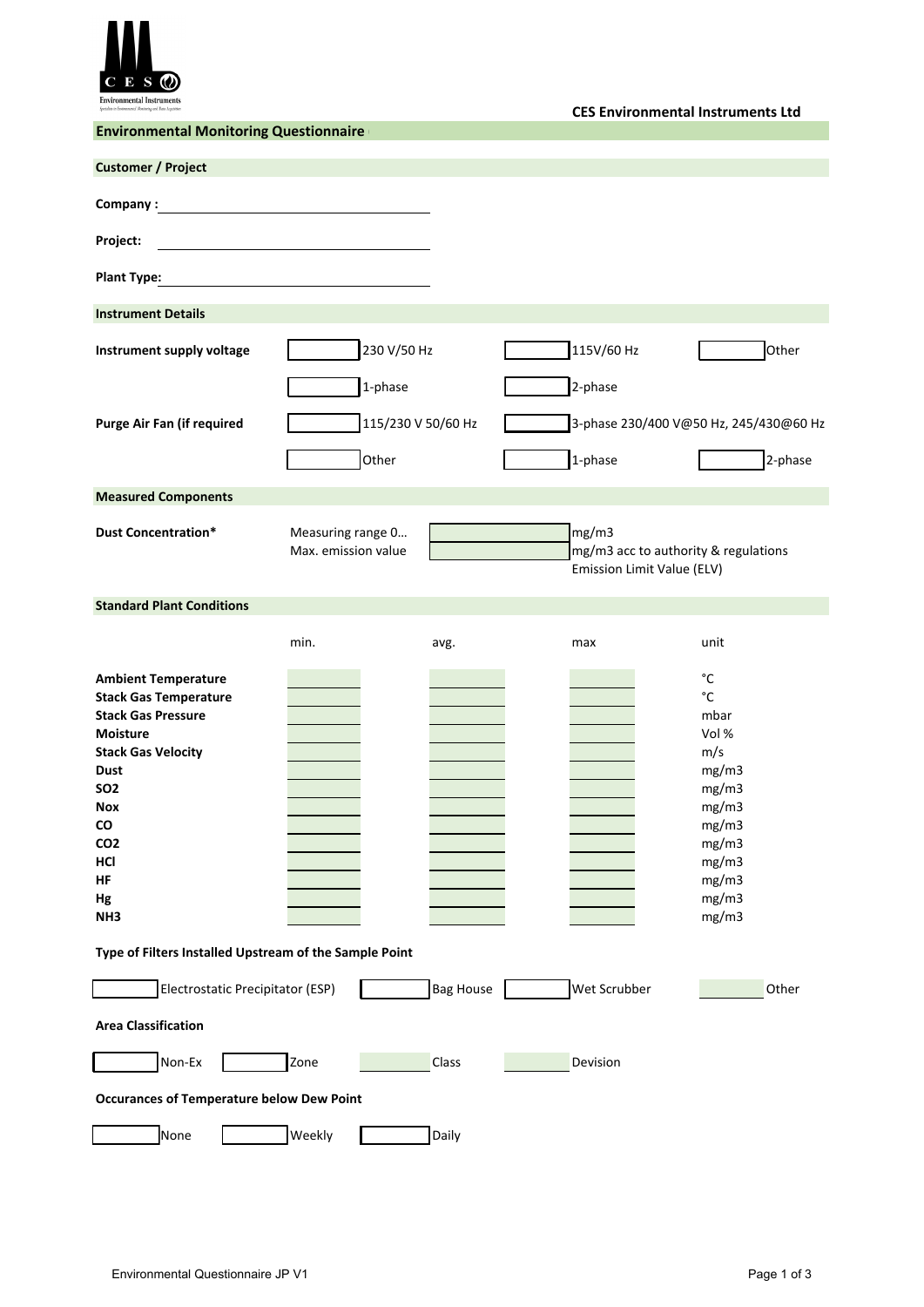## **CES Environmental Instruments Ltd**



**CES Environmental Instruments Ltd Bretby Business Park, Ashby Road, Burton on Trent, Staffordshire, DE15 0YZ ‐ www.cesei.co.uk Tel.: 01283 216334 Email.: davidslack@cesei.co.uk**